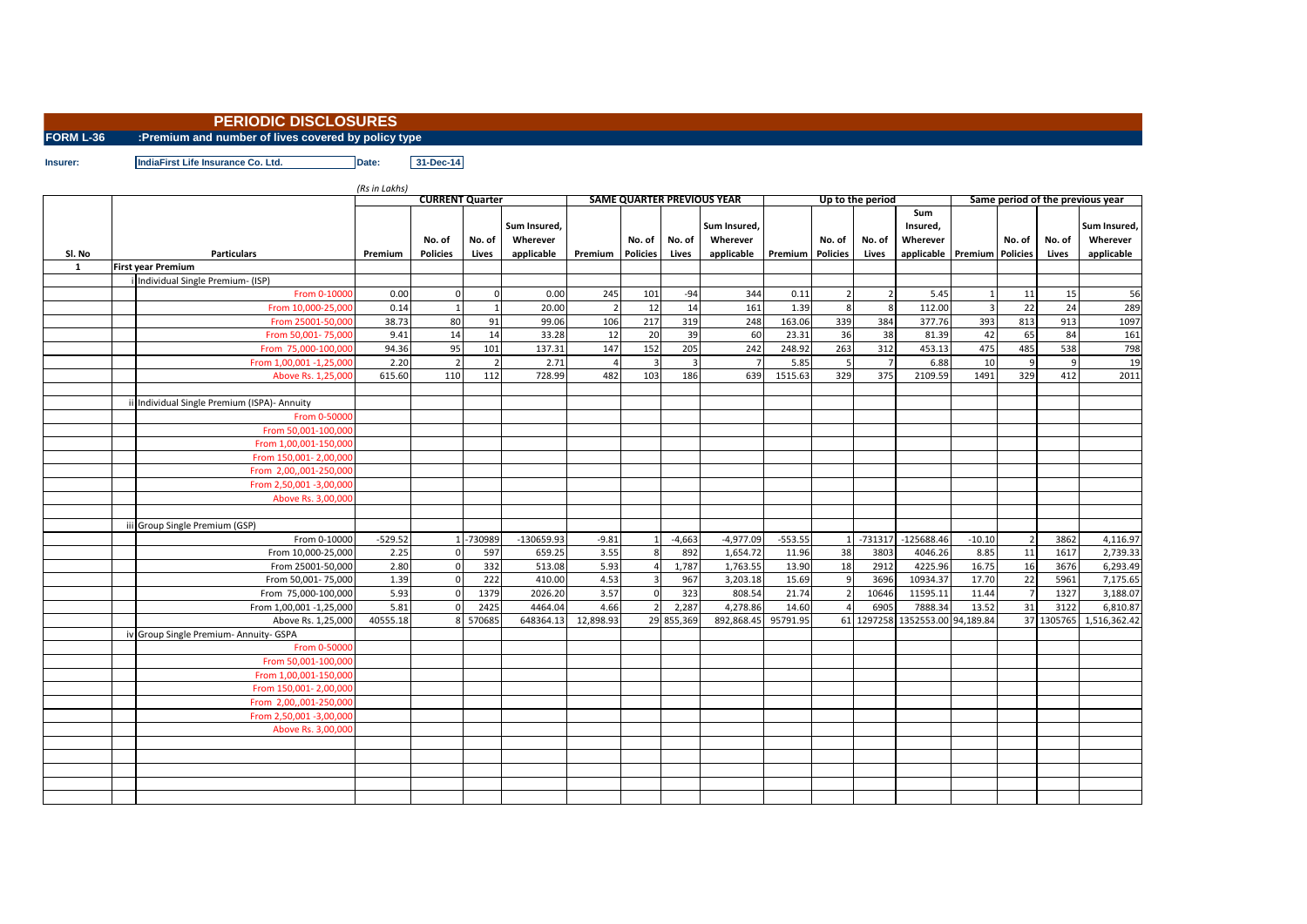|                | v Individual non Single Premium- INSP            |          |       |       |            |      |       |       |       |                  |        |        |            |       |        |        |        |
|----------------|--------------------------------------------------|----------|-------|-------|------------|------|-------|-------|-------|------------------|--------|--------|------------|-------|--------|--------|--------|
|                | From 0-10000                                     | 472.12   | 7251  | 7797  | 19462.68   | 822  | 8771  | 7930  | 23228 | 1848.15          | 27621  | 29723  | 87201.90   | 1102  | 19316  | 26289  | 52856  |
|                | From 10,000-25,000                               | 1146.48  | 7149  | 7518  | 21258.53   | 1061 | 6683  | 8622  | 17706 | 3436.14          | 22101  | 23515  | 69361.43   | 2994  | 18534  | 21178  | 48315  |
|                | From 25001-50,000                                | 477.23   | 1150  | 1240  | 6427.13    | 304  | 781   | 1207  | 4332  | 1183.50          | 2904   | 3217   | 18437.24   | 1134  | 2705   | 3232   | 16072  |
|                | From 50,001-75,000                               | 51.09    | 87    | 102   | 679.10     | 31   | 61    | 106   | 407   | 161.60           | 265    | 303    | 2859.37    | 145   | 242    | 303    | 1779   |
|                | From 75,000-100,000                              | 216.82   | 220   | 232   | 2254.15    | 173  | 194   | 298   | 2638  | 683.99           | 711    | 783    | 7902.00    | 837   | 866    | 973    | 10143  |
|                | From 1,00,001 -1,25,000                          | 17.49    | 15    | 15    | 185.91     | 14   | 12    | 18    | 245   | 49.60            | 43     | 49     | 642.16     | 65    | 58     | 65     | 819    |
|                | Above Rs. 1,25,000                               | 170.32   | 82    | 83    | 1814.88    | 47   | 31    | 72    | 560   | 590.03           | 289    | 342    | 11679.20   | 726   | 270    | 311    | 9041   |
|                |                                                  |          |       |       |            |      |       |       |       |                  |        |        |            |       |        |        |        |
|                |                                                  |          |       |       |            |      |       |       |       |                  |        |        |            |       |        |        |        |
|                | vi Individual non Single Premium- Annuity- INSPA |          |       |       |            |      |       |       |       |                  |        |        |            |       |        |        |        |
|                | From 0-5000                                      |          |       |       |            |      |       |       |       |                  |        |        |            |       |        |        |        |
|                | From 50,001-100,000                              |          |       |       |            |      |       |       |       |                  |        |        |            |       |        |        |        |
|                | From 1,00,001-150,000                            |          |       |       |            |      |       |       |       |                  |        |        |            |       |        |        |        |
|                | From 150,001-2,00,000                            |          |       |       |            |      |       |       |       |                  |        |        |            |       |        |        |        |
|                | From 2,00,,001-250,00                            |          |       |       |            |      |       |       |       |                  |        |        |            |       |        |        |        |
|                | From 2,50,001 -3,00,000                          |          |       |       |            |      |       |       |       |                  |        |        |            |       |        |        |        |
|                | Above Rs. 3,00,000                               |          |       |       |            |      |       |       |       |                  |        |        |            |       |        |        |        |
|                |                                                  |          |       |       |            |      |       |       |       |                  |        |        |            |       |        |        |        |
|                | vii Group Non Single Premium (GNSP)              |          |       |       |            |      |       |       |       |                  |        |        |            |       |        |        |        |
|                | From 0-10000                                     |          |       |       |            |      |       |       |       |                  |        |        |            |       |        |        |        |
|                | From 10.000-25.000                               |          |       |       |            |      |       |       |       |                  |        |        |            |       |        |        |        |
|                | From 25001-50,00                                 |          |       |       |            |      |       |       |       |                  |        |        |            |       |        |        |        |
|                | From 50,001-75,000                               |          |       |       |            |      |       |       |       |                  |        |        |            |       |        |        |        |
|                | From 75,000-100,000                              |          |       |       |            |      |       |       |       |                  |        |        |            |       |        |        |        |
|                | From 1,00,001 -1,25,000                          |          |       |       |            |      |       |       |       |                  |        |        |            |       |        |        |        |
|                | Above Rs. 1,25,000                               |          |       |       |            |      |       |       |       |                  |        |        |            |       |        |        |        |
|                |                                                  |          |       |       |            |      |       |       |       |                  |        |        |            |       |        |        |        |
|                | viii Group Non Single Premium- Annuity- GNSPA    |          |       |       |            |      |       |       |       |                  |        |        |            |       |        |        |        |
|                | From 0-10000                                     |          |       |       |            |      |       |       |       |                  |        |        |            |       |        |        |        |
|                | From 10,000-25,000                               |          |       |       |            |      |       |       |       |                  |        |        |            |       |        |        |        |
|                | From 25001-50,000                                |          |       |       |            |      |       |       |       |                  |        |        |            |       |        |        |        |
|                | From 50,001-75,000                               |          |       |       |            |      |       |       |       |                  |        |        |            |       |        |        |        |
|                | From 75,000-100,000                              |          |       |       |            |      |       |       |       |                  |        |        |            |       |        |        |        |
|                | From 1,00,001 -1,25,000                          |          |       |       |            |      |       |       |       |                  |        |        |            |       |        |        |        |
|                | Above Rs. 1,25,000                               |          |       |       |            |      |       |       |       |                  |        |        |            |       |        |        |        |
|                |                                                  |          |       |       |            |      |       |       |       |                  |        |        |            |       |        |        |        |
|                |                                                  |          |       |       |            |      |       |       |       |                  |        |        |            |       |        |        |        |
|                |                                                  |          |       |       |            |      |       |       |       |                  |        |        |            |       |        |        |        |
| $\overline{2}$ | <b>Renewal Premium</b>                           |          |       |       |            |      |       |       |       |                  |        |        |            |       |        |        |        |
|                | Individual                                       |          |       |       |            |      |       |       |       |                  |        |        |            |       |        |        |        |
|                | From 0-10000                                     | 404.93   | 6613  | 6684  | 25,105.63  | 293  | 4681  | 4686  | 16386 | 890.02           | 16303  | 16652  | 65,756.42  | 552   | 8695   | 8702   | 44425  |
|                | From 10,000-25,000                               | 5,394.67 | 30844 | 32324 | 72,911.68  | 5129 | 29513 | 30872 | 64882 | 14,457.64        | 96002  | 98723  | 186,581.23 | 12993 | 87469  | 87622  | 158311 |
|                | From 25001-50,000                                | 1,908.41 | 4251  | 4385  | 20,843.25  | 1828 | 4099  | 4203  | 19693 | 5,576.33         | 13190  | 12699  | 56,287.61  | 5019  | 12061  | 11370  | 47774  |
|                | From 50,001-75,000                               | 164.68   | 232   | 246   | 1,608.62   | 148  | 196   | 230   | 1191  | 476.95           | 830    | 800    | 4,601.08   | 394   | 695    | 647    | 3313   |
|                | From 75,000-100,000                              | 828.87   | 782   | 731   | 8,132.17   | 784  | 752   | 675   | 7674  | 2,514.17         | 2462   | 1974   | 19,703.74  | 2195  | 2177   | 1640   | 15983  |
|                | From 1,00,001 -1,25,000                          | 37.37    | 29    | 30    | 310.19     | 31   | 19    | 24    | 218   | 121.51           | 115    | 89     | 1,289.58   | 82    | 77     | 60     | 923    |
|                | Above Rs. 1,25,000                               | 614.95   | 176   | 139   | 5,203.12   | 566  | 183   | 146   | 4784  | 2,068.58         | 634    | 441    | 14,993.83  | 1586  | 530    | 323    | 9208   |
|                |                                                  | 9,353.88 | 42927 | 44539 | 134,114.65 | 8779 | 39443 | 40836 |       | 114828 26,105.21 | 129536 | 131378 | 349,213.49 | 22821 | 111704 | 110364 | 279937 |
|                |                                                  |          |       |       |            |      |       |       |       |                  |        |        |            |       |        |        |        |
|                |                                                  |          |       |       |            |      |       |       |       |                  |        |        |            |       |        |        |        |